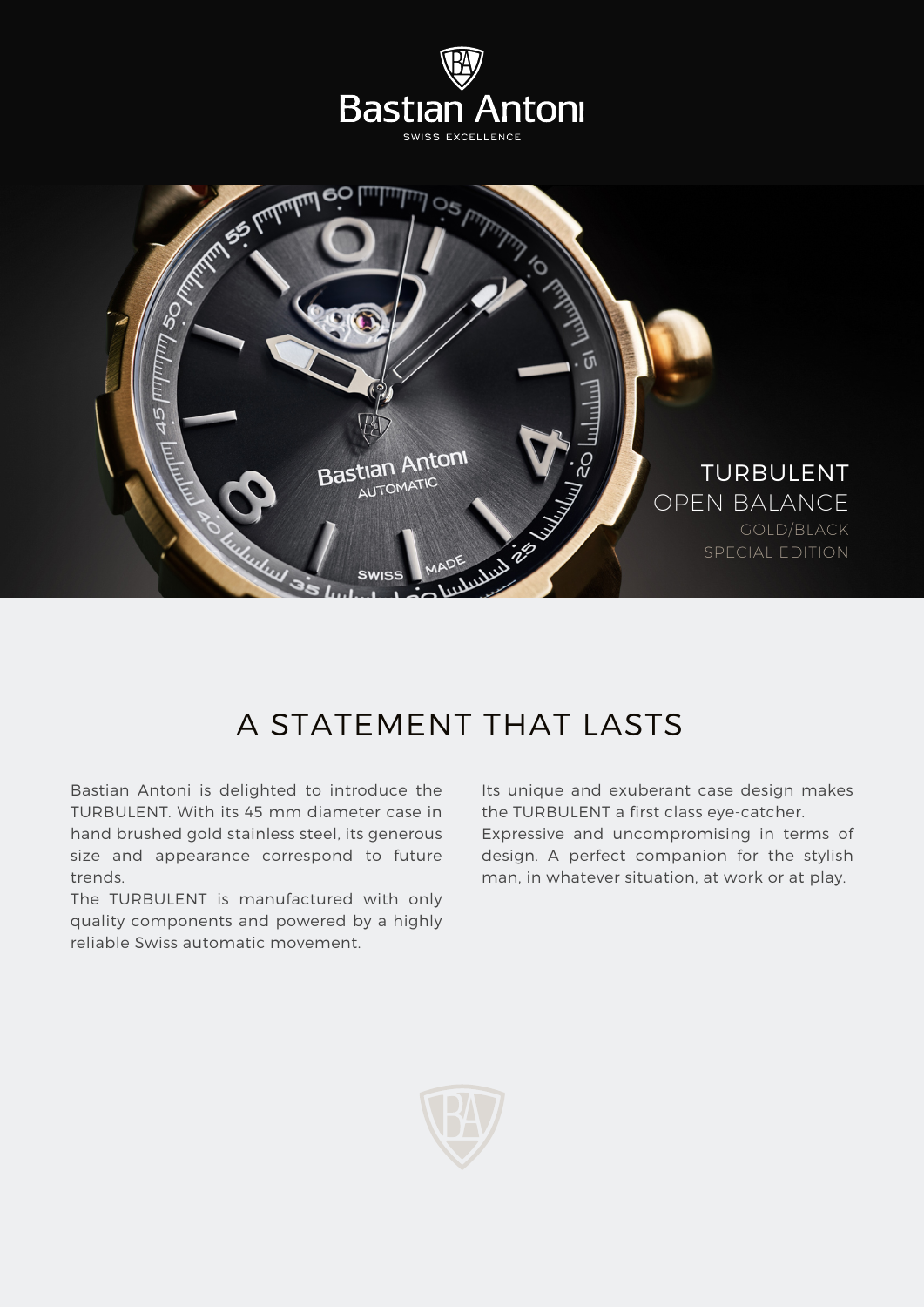## **TURBULENT OPEN BALANCE** GOLD/BLACK

**CASE**

**DIAMETER** 45 mm (1.77")

**THICKNESS** 11.1 mm (0.44")

**CRYSTAL**

coating

316L gold stainless steel with see-trough case back

Double domed sapphire crystal with anti-reflective



\$ 1.180,-

**BRACELET** Genuine leather strap with deployant buckle

**WATER RESISTANCE** 5 ATM (50 meters / 165 feet)

**DIAL AND HANDS** Sun-ray patterned dial with Open Balance and luminescent hands

### **MOVEMENT**

Swiss Made self-winding SW200-1 Open Balance with 26 jewels

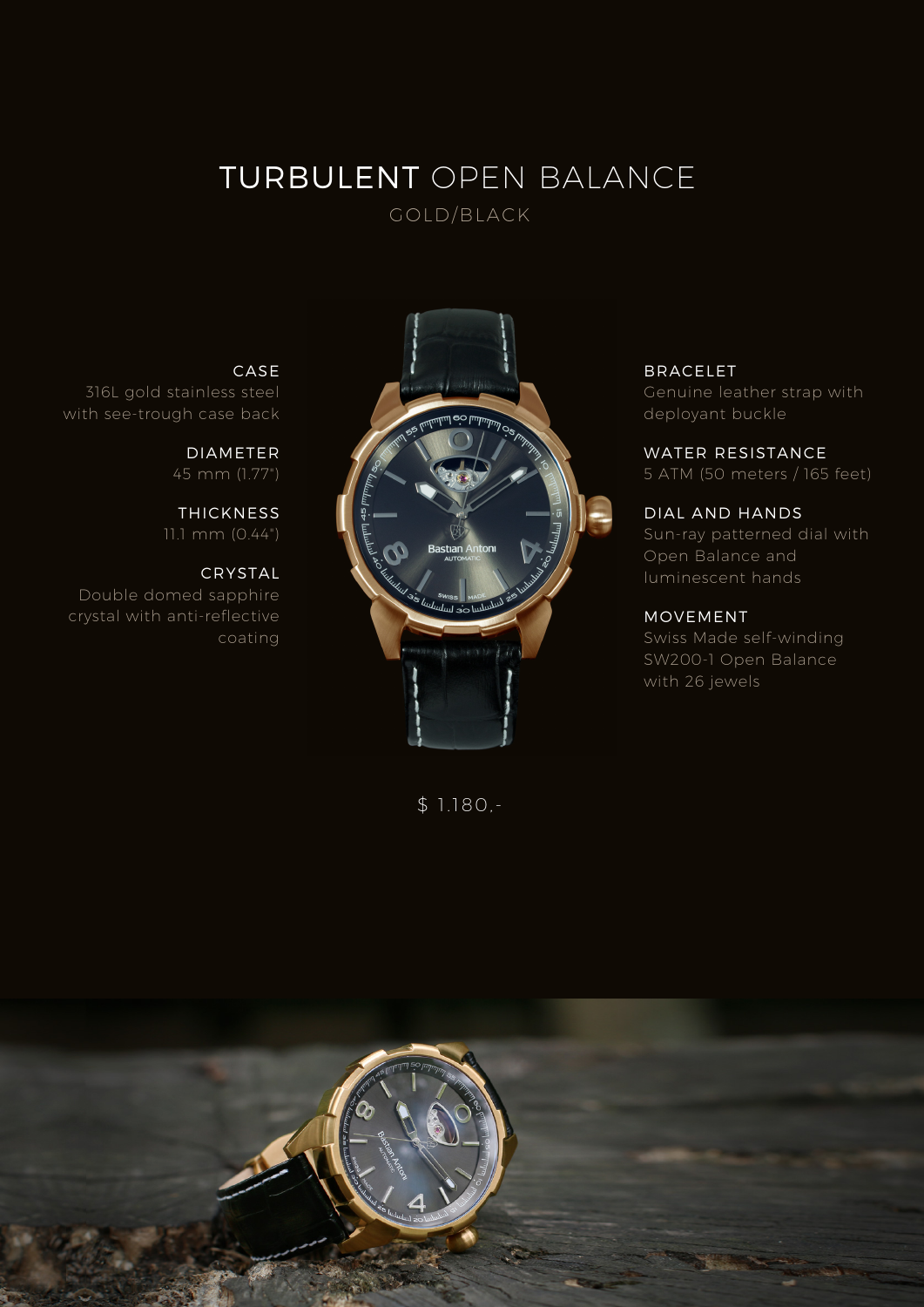# TECHNICAL SPECIFICATIONS

### **MODEL**

### **TURBULENT**

Monobloc case with lugs, screw-down see-trough case back and winding crown

**MODEL NO.** BA01 GOLD/BLACK - 8719326505848

### **CASE**

**MATERIAL** AISI 316L low carbon gold stainless steel

**FINISHING** Satin hand brushed

### **CRYSTAL**

Double domed Sapphire Crystal glass with inner glare proof anti-reflective coating

### **CASE BACK**

Engraved screw-down dodecagon shaped see-trough case back with mineral glass and Hytrel® sealing

### **CROWN**

Non-screw crown with engraved Bastian Antoni emblem and water resistant double O-ring sealing

### **DIAMETER**

45 mm (1.77")

**THICKNESS** 11.10 mm (0.44")

**WATER RESISTANCE** 5 ATM (50 meters / 165 feet)

### **BRACELET**

### **STRAP**

Black genuine leather strap with white stitching

#### **LENGTH**

78 mm (3.07") + 123 mm (4.84")

### **WIDTH**

22 mm (0.87") lug size

### **ATTACHMENT**

Quick release system with one-sided push pin and strap tubes

### **CLASP**

Satin hand brushed AISI 316L gold stainless steel double fold deployant clasp

### **DIAL & HANDS**

#### **DIAL**

Anthracite sun-ray patterned dial with Open Balance and applied polished indexes and numerals

#### **HANDS**

Polished hands with white C1 LumiNova®, seconds hand with Bastian Antoni emblem